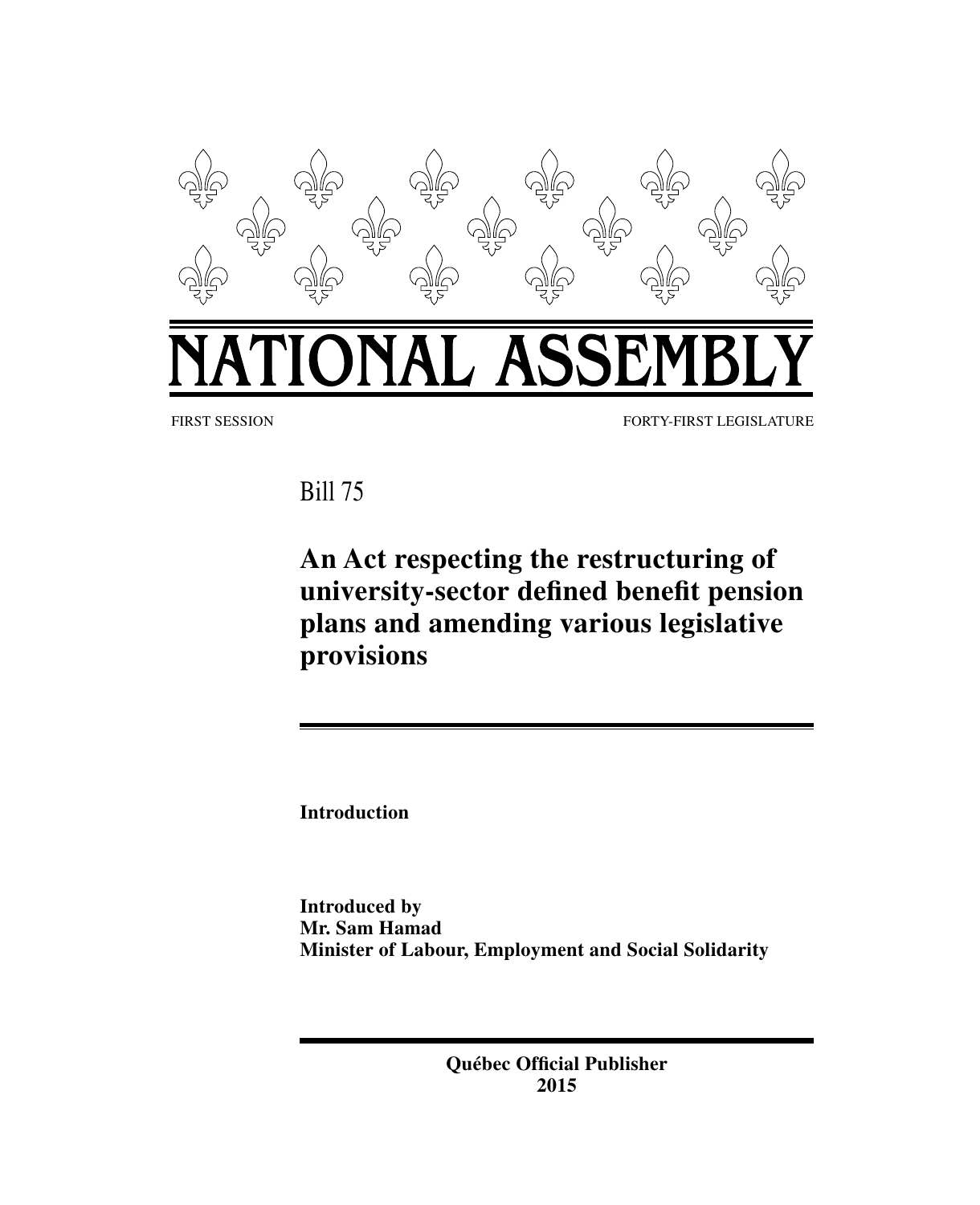#### **EXPLANATORY NOTES**

*This bill provides that university-sector defined benefit pension plans must be restructured not later than 31 December 2017 in order to facilitate improved risk management and help redress the financial position of some of those plans to ensure their sustainability.*

*Restructuring must be preceded by a complete actuarial valuation as at 31 December 2014 of all pension plans.*

*General restructuring measures are set out for the equal sharing of the total contributions for service subsequent to 31 December 2014 by the employer and the active members, effective not later than 1 January 2018. They may also agree on sharing them in a minimum proportion of 45% for the active participants, or on a different apportionment for the various types of contributions.*

*A stabilization fund must be established on 1 January 2015, funded by stabilization contributions to be paid into the plan beginning not later than 1 January 2018.*

*Special restructuring measures are to be applied to any pension plan whose cost determined as at 31 December 2014 exceeds 21% of the overall payroll of the active members or that maximum, increased. The bill makes it possible to amend the benefits of active members from 1 January 2015 to reduce the cost of the plan to a percentage equal to or less than 21% or equal to the increased maximum, for service subsequent to 31 December 2014 as well as for service prior to 1 January 2015. Special rules are established for amendments pertaining to the normal pension and to the automatic indexation of pensions at retirement for service prior to 1 January 2015.*

*An amendment pertaining to the retirement pension's automatic indexation formula may apply to members who are retired on 31 December 2014 if the retirement pension's automatic indexation formula with respect to active members is also amended and the value of the amendments is equivalent. Also, the parties to a pension plan that is not subject to special restructuring measures may agree to amend the benefits of the active members in accordance with rules similar to those that apply in a plan subject to such measures. In addition, any surplus assets in a pension plan that is subject to special restructuring measures for service prior to 1 January 2015 must first*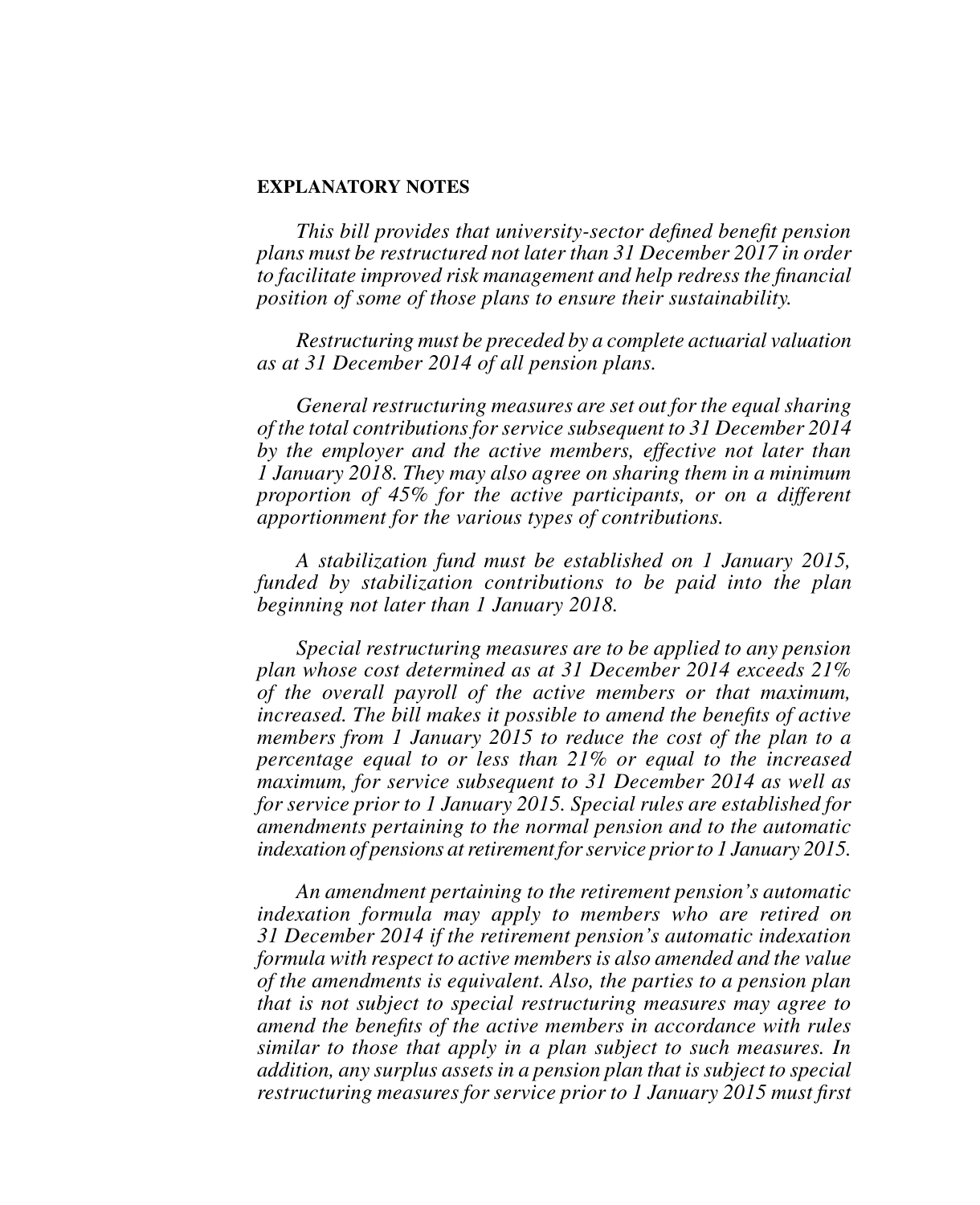*be used to increase pensions to the level they would have reached if the automatic indexation formula had not been amended.*

*The bill provides for a one-year negotiation period for the plans concerned. This period may be extended by a three-month period, which may be renewed only once. In addition, the parties may turn to conciliation, and if negotiations fail, the dispute is to be submitted to an arbitrator. A plan whose amendments are not subject to negotiations with each employee association may be amended in accordance with the amendment process provided for in the plan. In the case of pension plans not subject to special restructuring measures, the bill provides that the active members must be consulted before an amendment to their benefits can become effective.*

*The bill also extends the funding relief measure until not later than 31 December 2017 for certain pension plans.*

*Lastly, the Supplemental Pension Plans Act is amended to allow the payment of variable benefits, under the defined-benefit provisions of a pension plan, on the conditions and within the time prescribed by regulation.*

# **LEGISLATION AMENDED BY THIS BILL:**

– Supplemental Pension Plans Act (chapter R-15.1).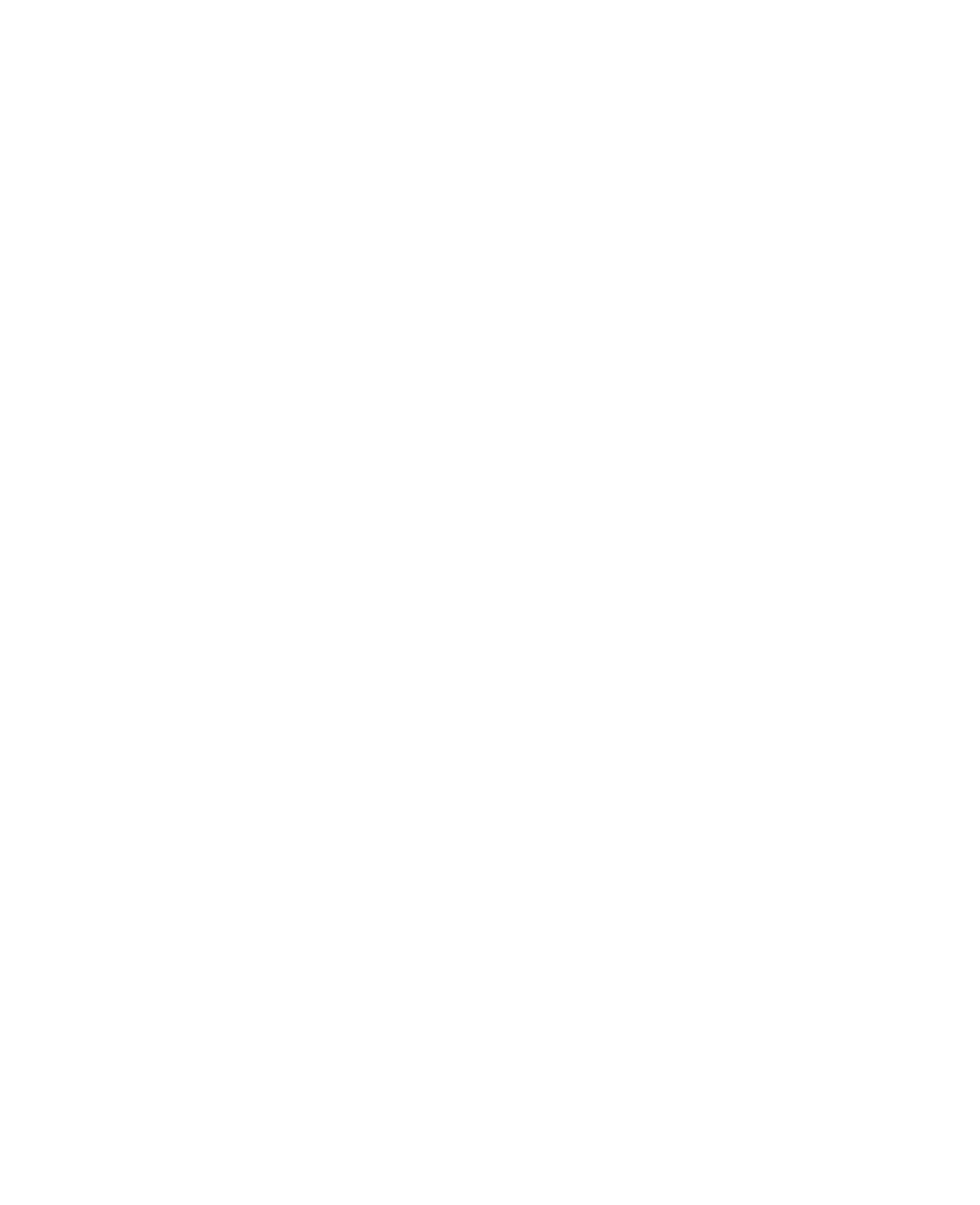# **Bill 75**

# **AN ACT RESPECTING THE RESTRUCTURING OF UNIVERSITY-SECTOR DEFINED BENEFIT PENSION PLANS AND AMENDING VARIOUS LEGISLATIVE PROVISIONS**

# THE PARLIAMENT OF QUÉBEC ENACTS AS FOLLOWS:

### **CHAPTER I**

# PURPOSE AND APPLICATION

1. The purpose of this Act is the restructuring of the university-sector pension plans to which Chapter X of the Supplemental Pension Plans Act (chapter R-15.1) applies, in order to facilitate improved risk management and help redress the financial position of certain plans to ensure their sustainability.

The Act applies to the pension plans under which the employer is a university-level educational institution referred to in any of paragraphs 1 to 11 of section 1 of the Act respecting educational institutions at the university level (chapter E-14.1).

2. This Act does not apply to pension plans that have certain defined contribution plan characteristics as well as certain defined benefit plan characteristics and that provide for a minimum retirement income established according to the characteristics of a defined benefit pension plan, including floor plans, nor to the defined contribution-type provisions of a defined benefit plan.

#### **CHAPTER II**

RESTRUCTURING OF PENSION PLANS

# **DIVISION I**

### GENERAL PROVISIONS

**3.** All university-sector pension plans must be restructured not later than 31 December 2017.

4. Before a pension plan is restructured, it must be the subject of a complete actuarial valuation as at 31 December 2014.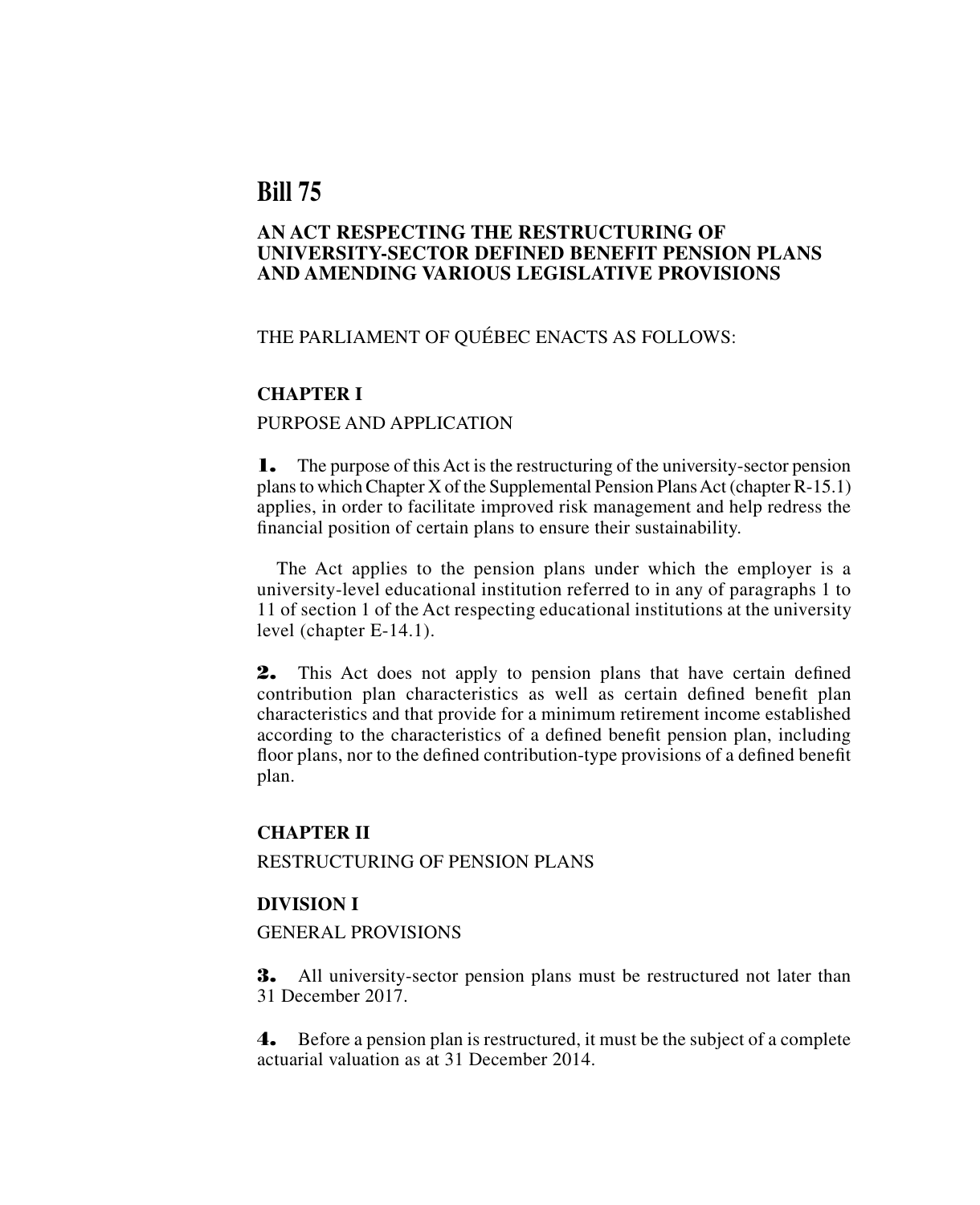The report on the actuarial valuation must be sent to the Régie des rentes du Québec (Board) not later than 31 December 2015.

5. For the actuarial valuation as at 31 December 2014, the demographic and economic assumptions from the actuarial valuation submitted to the Board at the end of the fiscal year preceding 31 December 2014 must be used. The discount rate may however be modified up to a maximum of 6%.

**6.** The following rules apply with respect to the actuarial valuation as at 31 December 2014:

(1) the provision for adverse deviation referred to in the second paragraph of section 13 of the Regulation respecting the funding of pension plans of the municipal and university sectors (chapter R-15.1, r. 2) is established at zero;

(2) the monthly payments relating to funding deficiencies determined in an actuarial valuation prior to 31 December 2014 are eliminated;

(3) a single deficiency, to be known as a "technical actuarial funding deficiency", is determined and corresponds to the amount by which the liabilities determined on a funding basis exceed the assets determined on a funding basis, to which the special amortization payment is added;

(4) the assets and liabilities relating to defined contribution-type provisions must not be taken into consideration in the assets and liabilities of the pension plan to determine the technical actuarial funding deficiency.

7. When a pension plan must be restructured to reduce costs under section 17, the actuarial valuation as at 31 December 2014 must establish the portion of the technical actuarial funding deficiency attributable to retired members at that date.

To establish that portion, the assets of the pension plan must be distributed in proportion to the liabilities of the retired members and to those of the active members. For the purposes of this distribution, the special amortization payment made as payment for an amendment to the plan that covers only active members within the meaning of section 36 of the Supplemental Pension Plans Act is not considered in the assets of the plan. The value of the obligations arising from that amendment considered for the first time in the actuarial valuation as at 31 December 2014 is not included in the liabilities of the plan.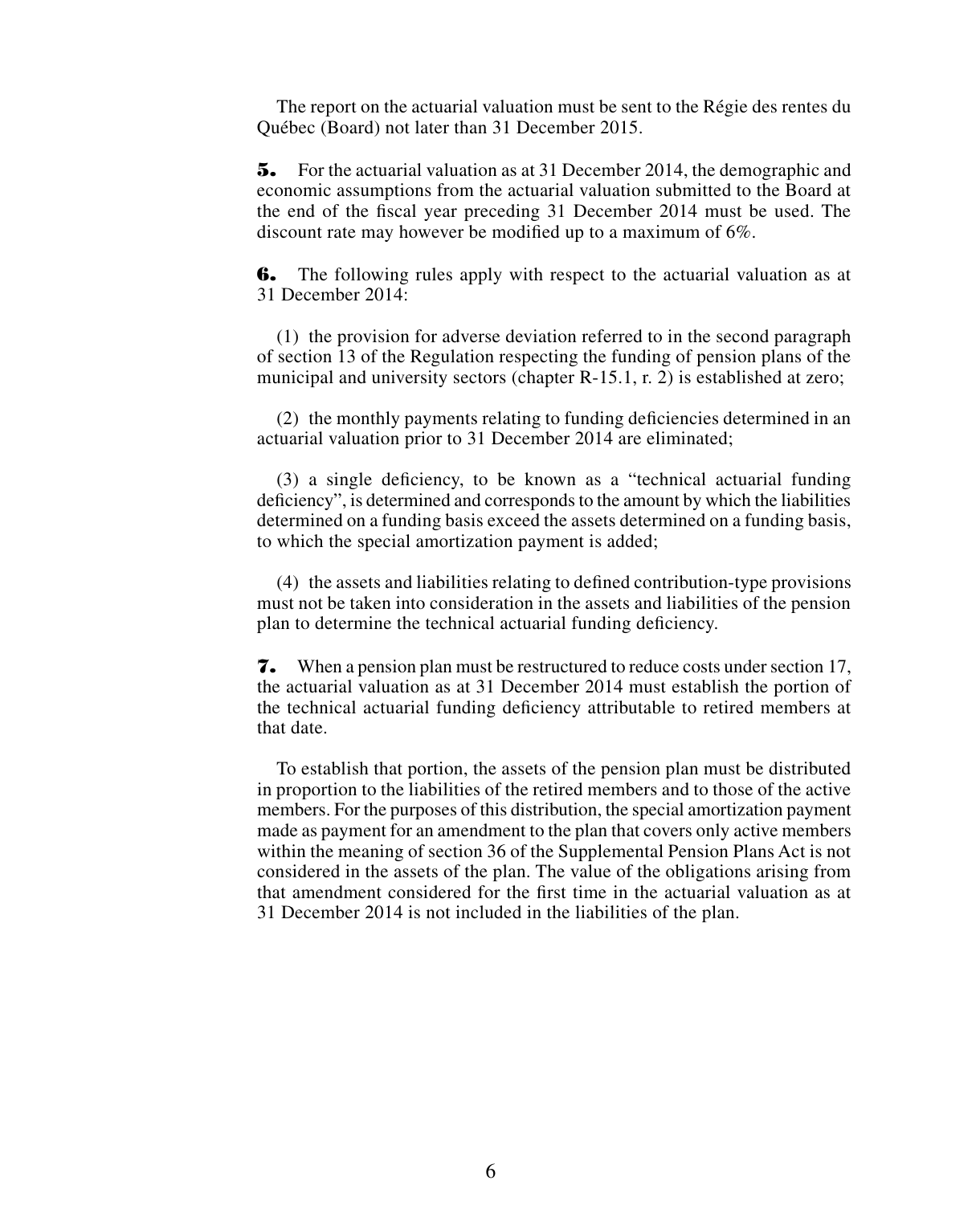8. For the purposes of this Act, the members and beneficiaries who are receiving a pension under the pension plan on 31 December 2014 are considered retired members. All other members are considered active members.

# **DIVISION II**

### GENERAL RESTRUCTURING MEASURES

#### §1.—*Sharing contributions*

**9.** The total contributions for service subsequent to 31 December 2014 must, beginning 1 January 2018, be assumed equally by the employer and by the active members or, if both agree, in another proportion, provided it complies with the parameters set out in the second paragraph. In addition, the employer and the active members may agree to share contributions beginning on an earlier date. They may also agree on a different apportionment for the various types of contributions, provided the total contributions are shared equally or in a proportion that complies with the parameters set out in the second paragraph.

The employer and the active members may agree to share the total contributions in a minimum proportion of 45% for the active members. In no case may the active members assume more than 50% of the total contributions.

The contributions to be taken into consideration for the purposes of the first paragraph for a fiscal year of the pension plan are the current service contribution, the amortization payment relating to any unfunded actuarial liability determined for service subsequent to 31 December 2014 and the stabilization contribution provided for in the second paragraph of section 12.

**10.** If the active members contribute 35% or less of the total contributions for service subsequent to 31 December 2014, the pension plan may provide that the proportion they assume from 1 January 2018 is at least equal to the proportion they assumed before that date increased by at least half of the difference between that proportion and 50% of the total required contributions or the proportion determined under the second paragraph of section 9.

The proportion provided for in the first or second paragraph, as applicable, of section 9 must be reached not later than 1 January 2021.

#### §2.—*Stabilization fund*

11. A stabilization fund, aimed at protecting the plan from adverse deviation likely to affect the plan in the future, must be established on 1 January 2015 for service subsequent to 31 December 2014.

**12.** The stabilization fund is to be funded by

(1) a stabilization contribution;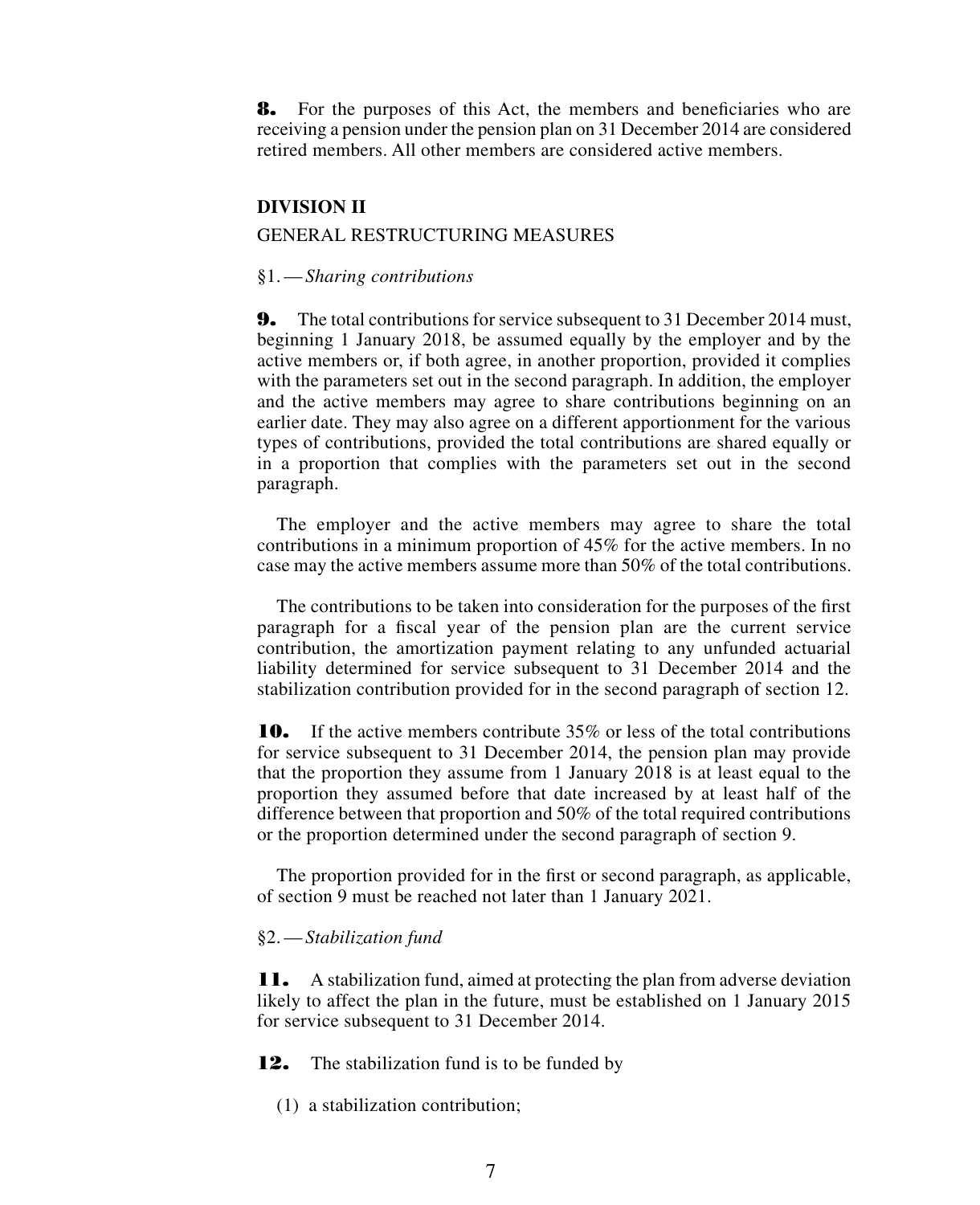- (2) actuarial gains; and
- (3) interest accrued.

The stabilization contribution that must be paid into the plan must represent 10% of the current service contribution, or a higher proportion of that contribution if the employer and the active members so agree. The amount of the stabilization contribution is determined without taking into account any margin for adverse deviation provided for by the Canadian Institute of Actuaries.

13. The stabilization contribution must be paid from 1 January 2018, or from an earlier date if the employer and the active members so agree.

14. The required value of the stabilization fund must be calculated in the same manner as the provision for adverse deviation established for service prior to 1 January 2015.

15. The employer and the active members may cease to pay the stabilization contribution once the fund reaches the value calculated under section 14.

#### §3.—*Additional pension benefit*

16. The additional pension benefit provided for in section 60.1 of the Supplemental Pension Plans Act is abolished on 1 January 2015 with respect to members who are active on that date.

# **DIVISION III**

#### SPECIAL RESTRUCTURING MEASURES

17. Any pension plan whose cost determined in the actuarial valuation as at 31 December 2014 exceeds 21% of the overall payroll of the active members or that maximum increased in accordance with the third paragraph must be restructured to reduce its cost, at that date, to a percentage equal to or less than 21% or than the maximum thus increased. The overall payroll is the one defined in the pension plan for the purpose of determining the pension.

The cost of the plan at 31 December 2014 is equal to the sum of the current service contribution and the amortization payment relating to any technical actuarial funding deficiency identified in the actuarial valuation as at 31 December 2014. For the purpose of establishing the cost, the technical actuarial funding deficiency may, if the parties so agree, be reduced by the value of a stabilization fund established before 1 January 2015.

If the average age of the active members within the meaning of section 36 of the Supplemental Pension Plans Act is over 45 on 31 December 2014, the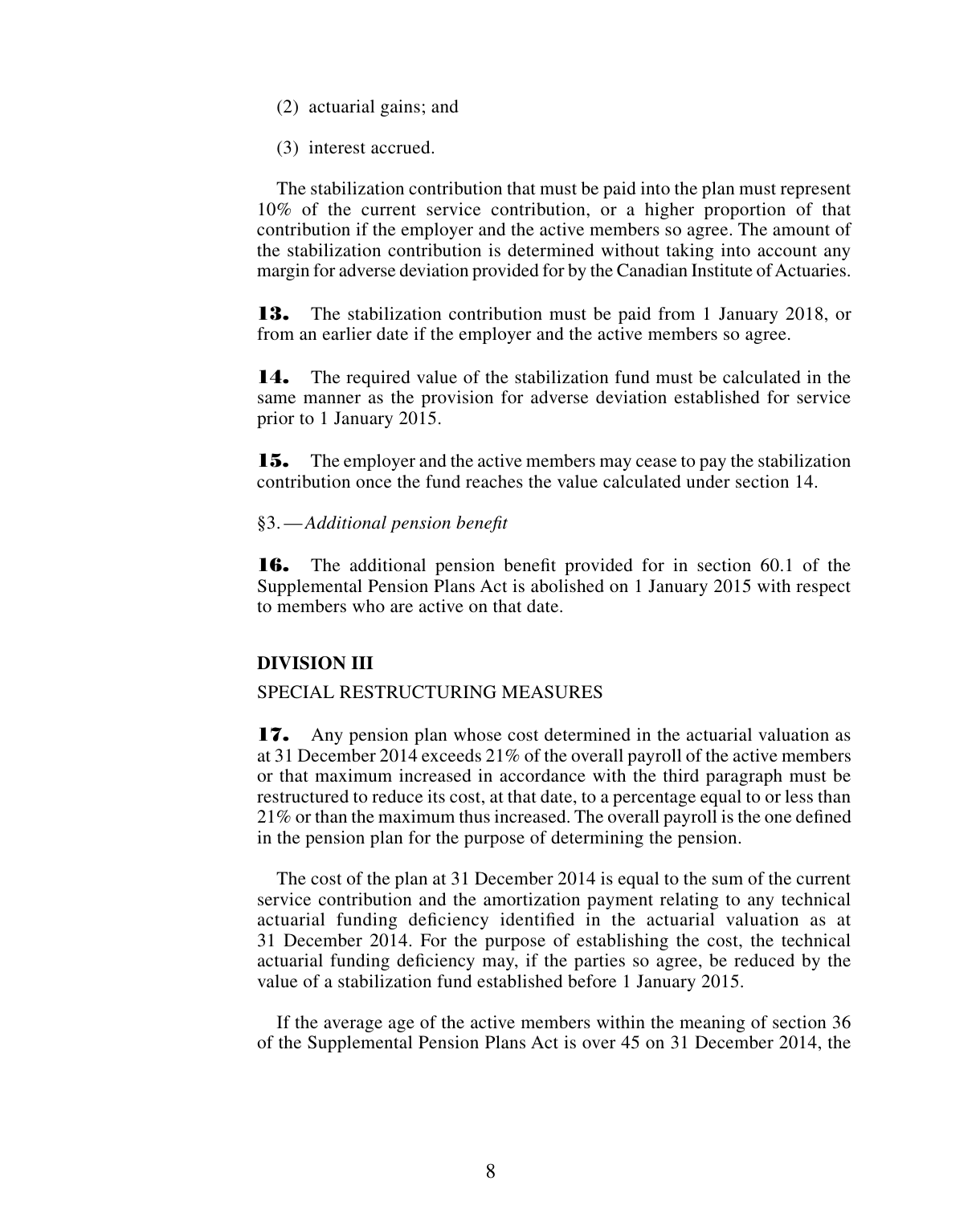maximum established under the first paragraph can be increased by 0.6% for each full year of deviation. In addition, a maximum increase of 0.5% is allowed if women make up more than 50% of the active members on that date. In the latter case, the report required under the second paragraph of section 4 must show that the increase is necessary to allow the payment of benefits equivalent to those that would have been paid had it not been for that characteristic.

**18.** The restructuring of a pension plan may be carried out with respect to active members by amending, suspending or abolishing, from 1 January 2015, any benefits other than the normal pension payable under the pension plan in addition to the minimum benefits provided for by the Supplemental Pension Plans Act.

Amendments to the definition of the salary or wages on which the normal pension is based may pertain to service prior to 1 January 2015 and service subsequent to 31 December 2014. However, the accrual rate for the normal pension may only be amended for service subsequent to 31 December 2014.

Despite the first paragraph, amendments pertaining to the automatic indexation of the retirement pension for service prior to 1 January 2015 may only apply to the pension plan's automatic indexation formula. The indexation may be established at zero.

19. An amendment to the retirement pension's automatic indexation formula for service prior to 1 January 2015 may apply to members who are retired on 31 December 2014 if the retirement pension's automatic indexation formula with respect to active members is amended. Furthermore, the value of the amendment must be equivalent to the value of the amendment concerning the automatic indexation of the retirement pension of the active members when calculated in proportion to the respective liabilities of each of the groups.

The employer and the active members may however agree to an additional reduction pertaining to the automatic indexation formula for the retirement pension of active members.

**20.** The active members may not assume more than 50% of the technical actuarial funding deficiency identified in the actuarial valuation as at 31 December 2014, reduced, if applicable, by the portion of that deficiency assumed by the retired members.

Members who are retired on 31 December 2014 may not assume more than 50% of the portion of the technical actuarial funding deficiency attributable to them at that date and established in accordance with section 7.

21. The portion of the technical actuarial funding deficiency to be assumed by the employer must be reimbursed over a maximum period of 15 years. This deficiency cannot be consolidated.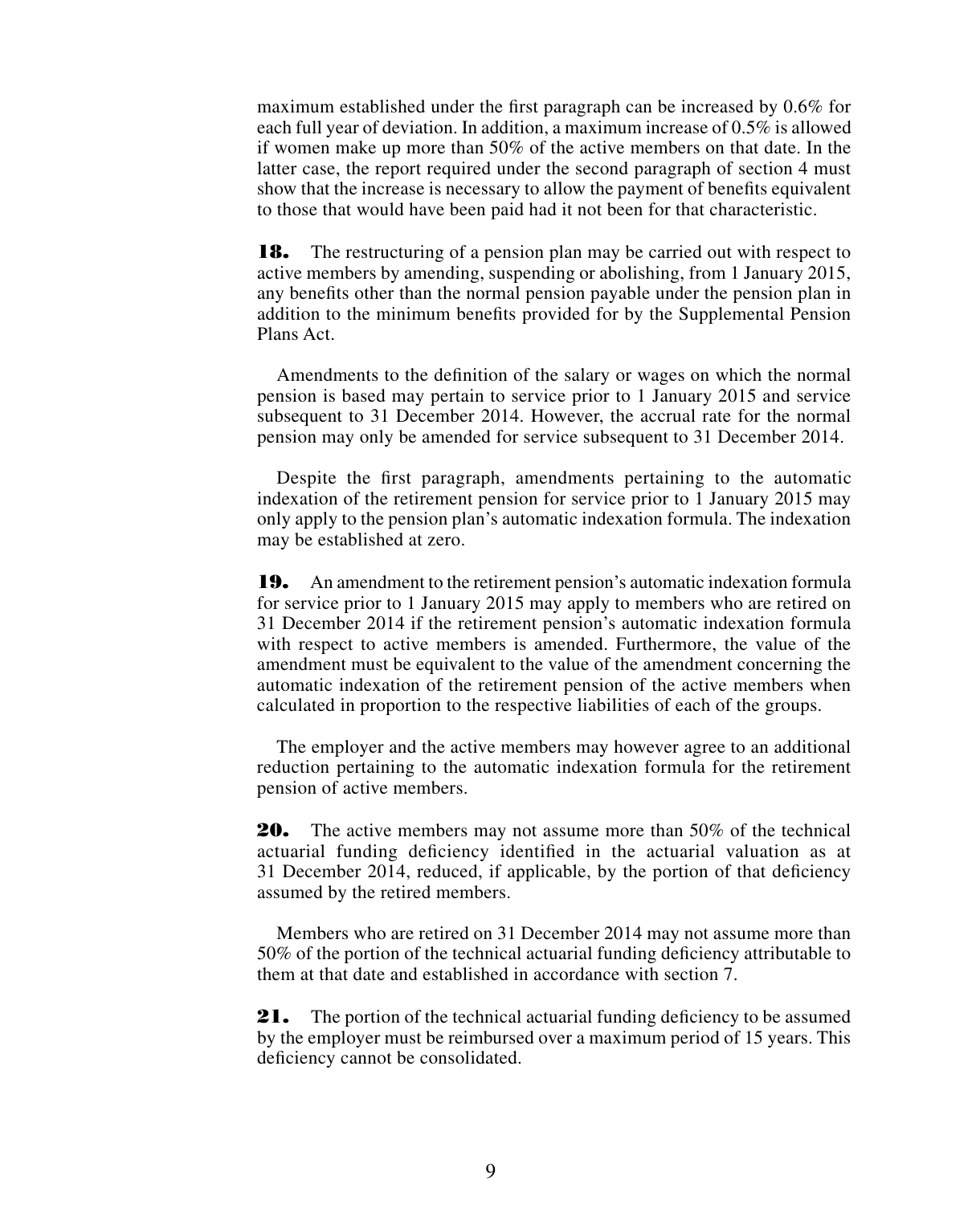The employer may, with respect to a fiscal year of the pension plan, pay an additional amount to accelerate the reimbursement of the portion of the technical actuarial funding deficiency to be assumed by the employer.

22. The employer must inform the retired members of any planned amendment to the automatic indexation formula for their pension at least 60 days before the agreement to be made under Chapter V.

To that end, the retired members must be convened to an information meeting organized by the pension committee during which the employer must report on the pension plan's financial position set out in the actuarial valuation as at 31 December 2014, on the effort the retired members are being asked to make and on the reasons for the amendment.

The employer must send the Board the planned amendment and a summary of the meeting for information purposes.

23. The parties to a pension plan that does not have to be restructured under section 17 may, before 1 January 2018, agree to amend the benefits of the active members in accordance with the rules set out in section 18.

24. Sections 20 and 21 of the Supplemental Pension Plans Act do not apply to an amendment made under this division.

# **CHAPTER III**

FUNDING OF THE AMENDMENTS TO THE PENSION PLANS

25. For any amendment made on or after or effective from 1 January 2015, a special amortization payment must be paid in full into the pension fund on the day following the date of the actuarial valuation determining the value of the additional obligations arising from that amendment. This value is the higher of the value calculated on a solvency basis and that calculated on a funding basis. Any surplus assets of the pension plan may be allocated to the payment of such obligations.

26. The surplus assets correspond, for service subsequent to 31 December 2014, to the difference between the plan's assets determined on a funding basis and the sum of its liabilities determined on the same basis and the amount corresponding to the prescribed value of the stabilization fund, reduced by the value of the additional obligations arising from any amendment to the plan considered for the first time in the actuarial valuation.

The surplus assets correspond, for service prior to 1 January 2015, to the difference between the plan's assets determined on a funding basis and the sum of its liabilities determined on the same basis and the provision for adverse deviation, reduced by the value of the additional obligations arising from any amendment to the plan considered for the first time in the actuarial valuation.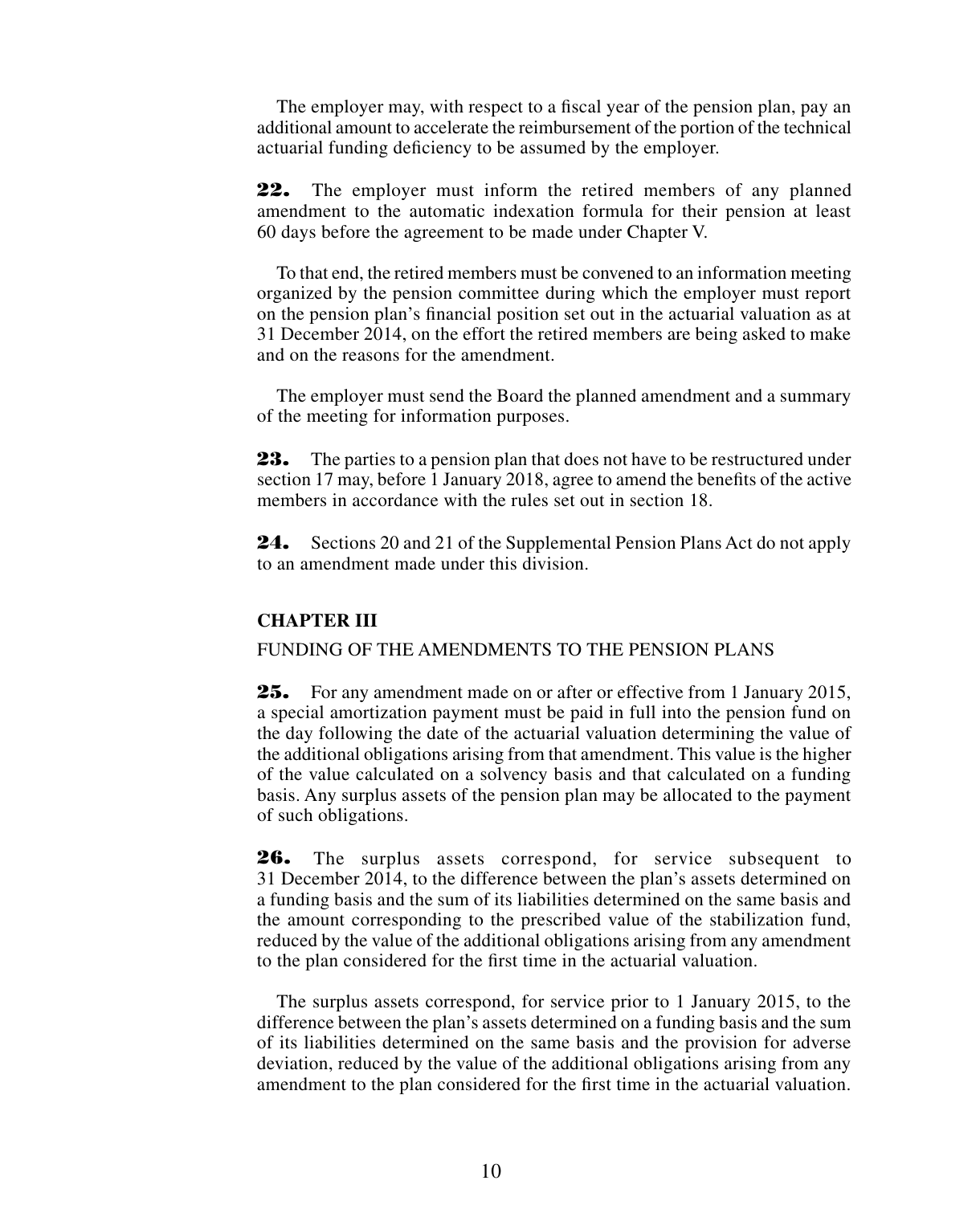The present value of amortization payments relating to the portion of the technical funding deficiency assumed by the employer under section 21 must be included in the plan's assets for service prior to 1 January 2015.

Despite paragraph 1 of section 6, the surplus assets as at 31 December 2014 must be determined without establishing the provision for adverse deviation at zero.

# **CHAPTER IV**

#### APPROPRIATION OF SURPLUS ASSETS

27. The surplus assets determined for service prior to 1 January 2015 and those determined for service subsequent to 31 December 2014 must be used in relation to the service to which they relate. The surplus assets cannot be allocated to the payment of contributions, unless a fiscal rule so requires.

28. The surplus assets for service prior to 1 January 2015 identified in the actuarial valuation as at 31 December 2014 or in an actuarial valuation subsequent to that date must be allocated to the purposes and in the order agreed on by the employer and the active members. The surplus assets may be used to reimburse the debts contracted by the pension plan toward the employer.

However, in the case of a pension plan that must be restructured under section 17, the surplus assets identified in an actuarial valuation subsequent to 31 December 2014 must first be allocated, within the year following the actuarial valuation, to resuming, if applicable, indexation of the pensions accrued at 31 December 2014 and that are in payment on the date of the indexation provided for in the pension plan.

A pension referred to in the second paragraph must be increased to the level it would have reached, since the last actuarial valuation, had it not been for the amendment to the retirement pension's automatic indexation formula under the first paragraph of section 19. If the surplus assets are insufficient to cover the whole increase, the indexation is to be made on the basis of the surplus available to finance the increase.

If any surplus assets remain, the pension re-established under the third paragraph must be increased to the level it would have reached, since the last actuarial valuation, had it not been for the additional reduction in the retirement pension's automatic indexation formula under the second paragraph of section 19.

Furthermore, if the pension plan has surplus assets after the third and fourth paragraphs, as applicable, have been applied and unless the employer and the active members have agreed on a different apportionment and a different order, the surplus assets must be used for the following purposes in the following order: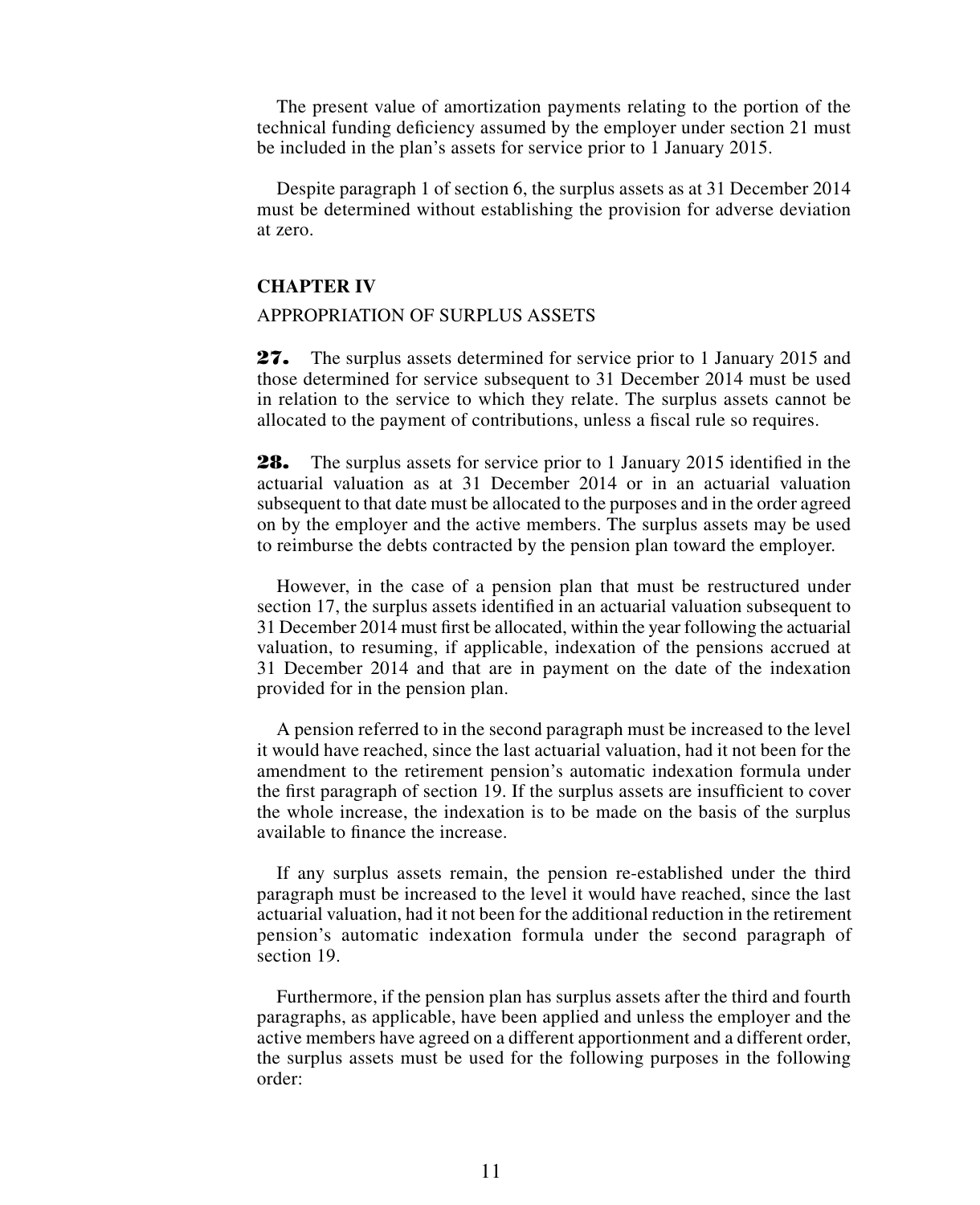(1) reimbursing the debts contracted by the pension plan toward the employer;

(2) funding improvements to the pension plan.

As soon as surplus assets are identified in an actuarial valuation subsequent to 31 December 2014 of a pension plan referred to in the second paragraph, indexation of pensions must resume. In no case may the increased pensions be higher than the pensions that would have been paid under the plan had the retirement pension's automatic indexation formula not been amended.

29. The surplus assets determined for service subsequent to 31 December 2014 must be allocated for the purposes and in the order agreed on by the employer and the active members.

#### **CHAPTER V**

RESTRUCTURING PROCESS FOR PENSION PLANS

### **DIVISION I**

NEGOTIATIONS

30. When a pension plan must be restructured under section 17, negotiations between the employer and the active members must be undertaken not later than 1 February 2016 for the purpose of entering into an agreement to amend the pension plan in accordance with this Act.

Not later than 15 January 2016, the employer sends every association representing active members who are covered by the plan a written notice not less than 8 nor more than 15 days beforehand stating the date, time and place its representatives will be ready to meet the association's representatives.

A copy of the notice must be sent to the Minister. Failing such a notice, negotiations are deemed to have begun on 1 February 2016.

**31.** If the active members of a plan are represented by more than one association, negotiations are conducted separately or jointly by those associations in accordance with the usual rules.

**32.** Negotiations must begin and continue diligently and in good faith in order for an agreement to be reached within 12 months after they begin.

**33.** At the joint request of the parties, the Minister may extend negotiations by three months. This extension may be renewed only once.

**34.** If the parties reach an agreement, they send the Minister a notice of agreement.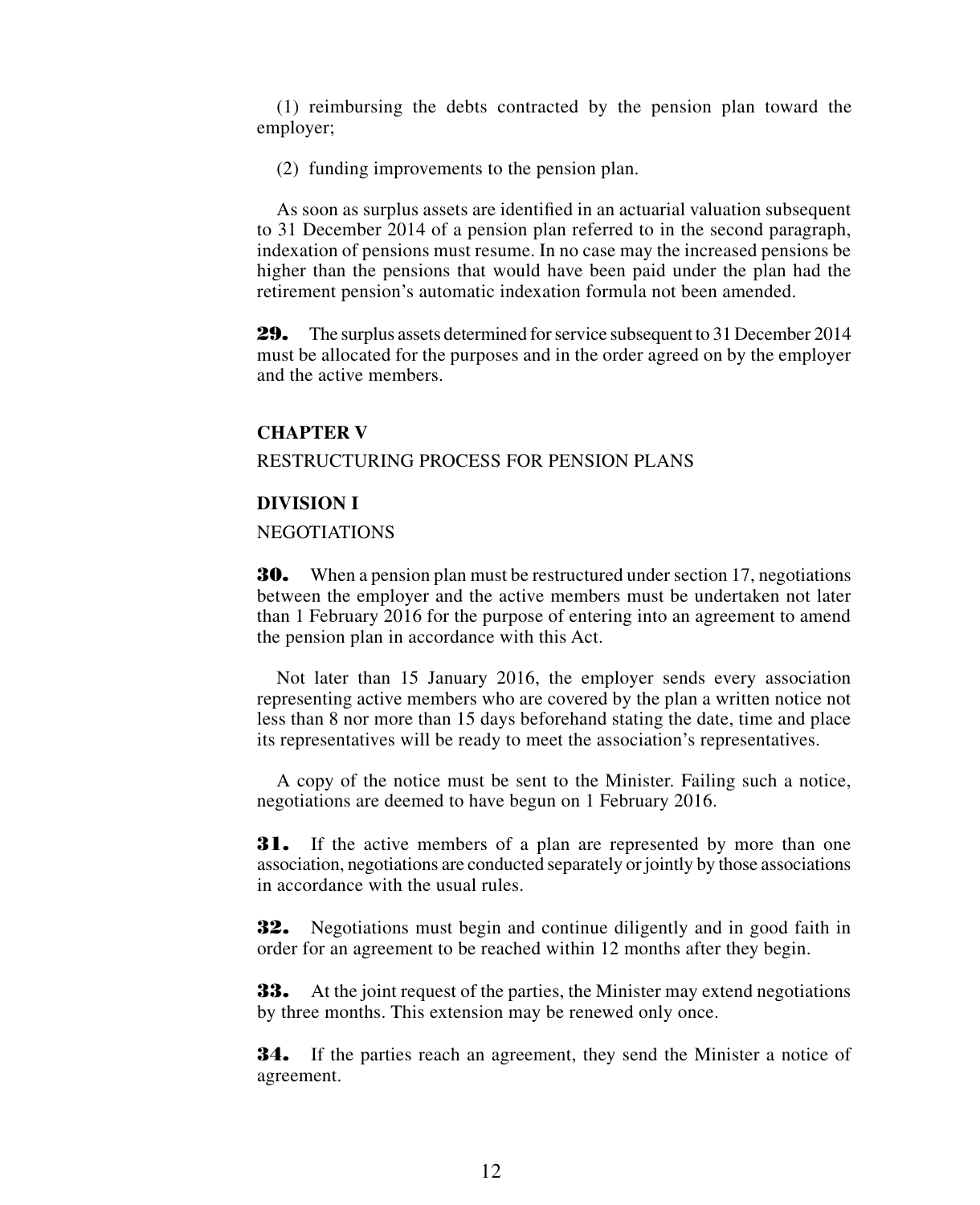Likewise, the parties inform the Minister if they are unable to reach an agreement, unless a conciliator has been appointed, in which case the notice must be sent to the conciliator.

### **DIVISION II**

CONCILIATION

35. The parties may, at any time during the negotiation period, retain the services of a conciliator, to be chosen jointly from a list drawn up by the minister responsible for the administration of the Labour Code (chapter C-27).

If the parties disagree, the minister appoints the conciliator.

**36.** The conciliation process does not alter the negotiation period.

37. The parties are required to attend all meetings to which they are convened by the conciliator.

**38.** The conciliator's costs and fees are borne in equal parts by the parties.

The minister determines the conciliators' costs and fees.

39. If an agreement is reached on all the matters submitted to the conciliator, the conciliator reports on the agreement to the minister responsible for the administration of this Act and sends a copy of the agreement to the minister responsible for the administration of the Labour Code and to the parties.

40. At the expiry of the negotiation period or as soon as it is clear to the conciliator that conciliation will not enable the parties to reach an agreement, the conciliator submits to the parties a report stating the matters on which they agree, those still in dispute and any recommendation the parties failed to implement.

At the same time, the conciliator forwards a copy of the report to the minister responsible for the administration of this Act and to the minister responsible for the administration of the Labour Code.

### **DIVISION III**

### ARBITRATION

41. At the expiry of the negotiation period, an arbitrator is appointed to settle the dispute if no agreement has been sent to the Minister.

An arbitrator may also be appointed before the end of such a period at the joint request of the parties or as soon as they receive the conciliator's report provided for in section 40.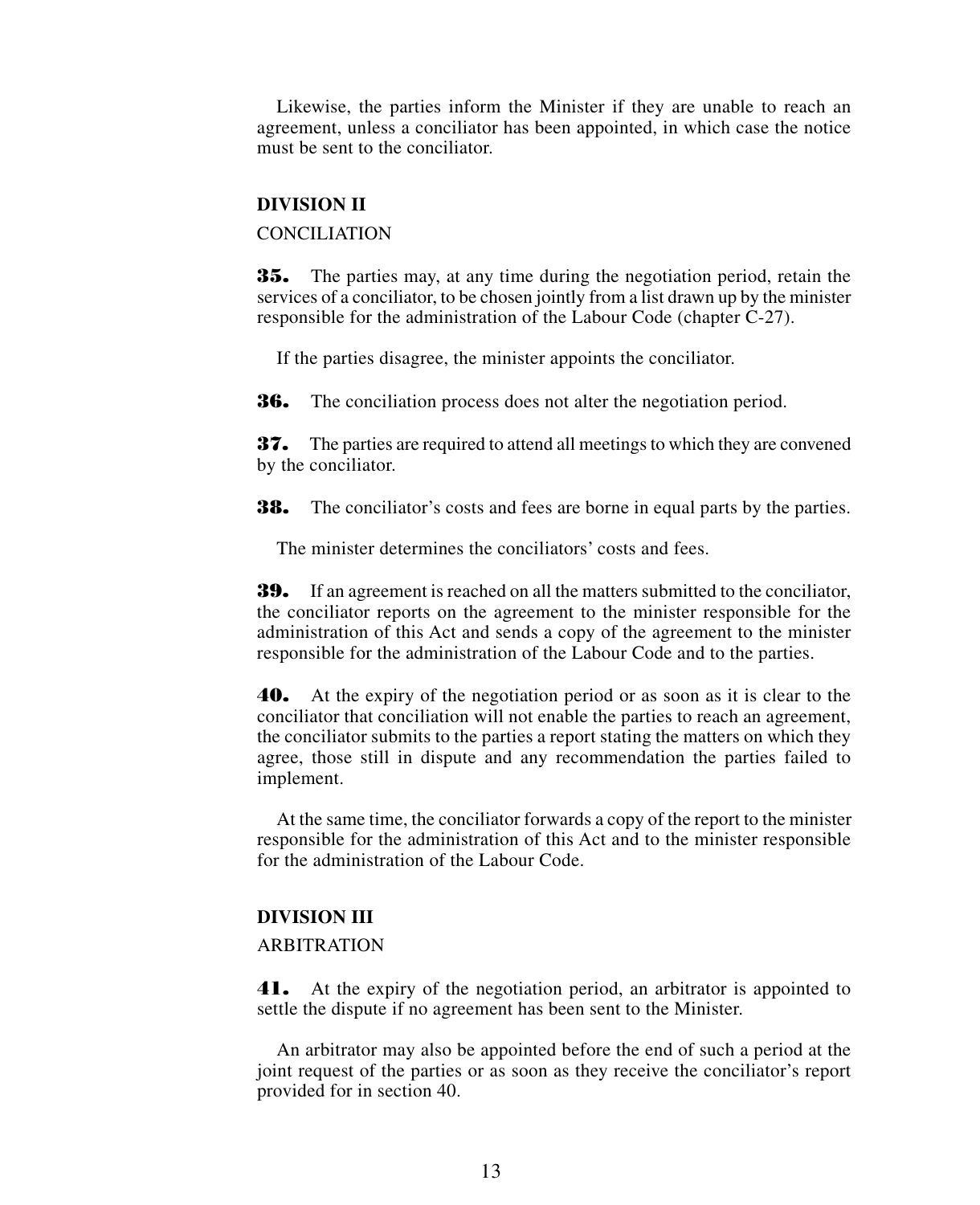42. The Minister draws up a list of arbitrators on the basis of the criteria and the expertise and experience profiles determined by the Minister. This list is published in the *Gazette officielle du Québec*.

The Minister determines the arbitrators' costs and fees, which are borne by the parties.

An arbitrator must not have any pecuniary interest in the dispute submitted to him or her or have acted as an attorney, adviser or representative of any of the parties.

43. The arbitrator is chosen jointly by the parties from the same list as that provided for in section 42. If the parties cannot agree, the Minister appoints the arbitrator.

44. The arbitrator is assisted by assessors unless the parties reach an agreement to the contrary within 15 days of the arbitrator's appointment.

Within 15 days of the arbitrator's appointment, each party designates an assessor to assist it. If a party does not designate an assessor within the prescribed time, the arbitrator may proceed in the absence of that party's assessor.

The arbitrator may proceed in the absence of an assessor who does not attend after having been convened.

**45.** Each party pays its assessor's costs and fees.

**46.** Each party pays the costs and fees of its expert witnesses.

The costs and fees of expert witnesses summoned on the initiative of the arbitrator are borne by the parties.

47. The arbitrator must render a decision within six months after the dispute is referred to him or her, but not later than 31 December 2017.

48. No legal proceedings may be brought against an arbitrator for an act performed in good faith while carrying out the functions of office.

49. The parties may come to an agreement at any time on any of the matters in dispute.

50. The arbitrator renders a decision in accordance with the rules of law.

The arbitrator must take into account, among other considerations, intergenerational equity, the sustainability of the pension plan, compliance with cost-sharing principles and the objectives set out in this Act, contribution holidays and any improvements made to the plan.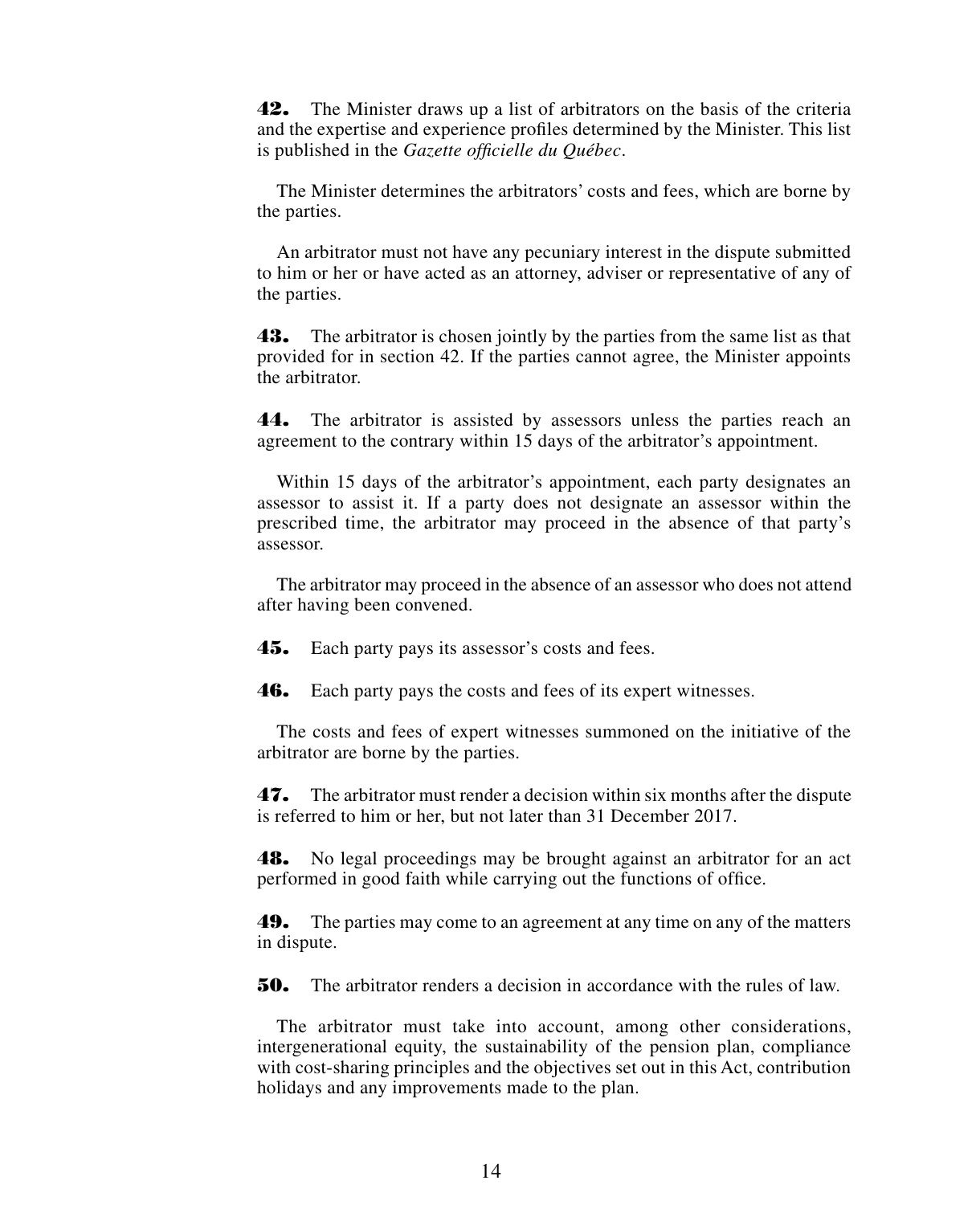In addition, the arbitrator must take into account the past concessions granted by the members with respect to other elements of the overall remuneration.

The arbitrator's decision is binding on the parties from the time it is rendered. No appeal lies from the arbitrator's decision.

**51.** The arbitrator sends a copy of the decision to the Minister.

52. Chapters V and VI of Title I of Book VII, except articles 945.6 to 945.8, of the Code of Civil Procedure (chapter C-25) apply, with the necessary modifications, to arbitration provided for in this Act.

53. Except on a question of jurisdiction, no recourse under articles 33 and 834 to 846 of the Code of Civil Procedure may be exercised, nor any injunction granted, against an arbitrator acting in his or her official capacity.

#### **DIVISION IV**

### MISCELLANEOUS PROVISIONS

**54.** The existence of a collective agreement or any other valid agreement does not preclude the application of this Act.

55. The signing of an agreement may take place only after being authorized by secret ballot by a majority vote of the members of the association representing the active members who exercise their right to vote.

If the negotiations are conducted jointly by two or more associations, the ballot is held in accordance with the usual rules. In the absence of such rules, the signing must be authorized, by secret ballot, by a vote in which the majority is calculated taking into account all the active members, regardless of which group they belong to.

**56.** The employer must take measures to allow active members who are covered by a pension plan established by a collective agreement, but who are not represented by an association, as well as active members who are covered by a plan established otherwise than by a collective agreement, to submit observations on the proposed amendments to the plan.

If 30% or more of those active members object to the amendments, the amendments cannot be applied, unless a decision of the arbitrator so authorizes.

57. If a collective agreement is in force, any agreement reached or any decision made by the arbitrator under Chapter V that amends the terms of the collective agreement has the effect of amending the collective agreement. If negotiations are in progress to renew the collective agreement, the agreement or the decision is, from the date it becomes effective, deemed to be part of the most recent collective agreement.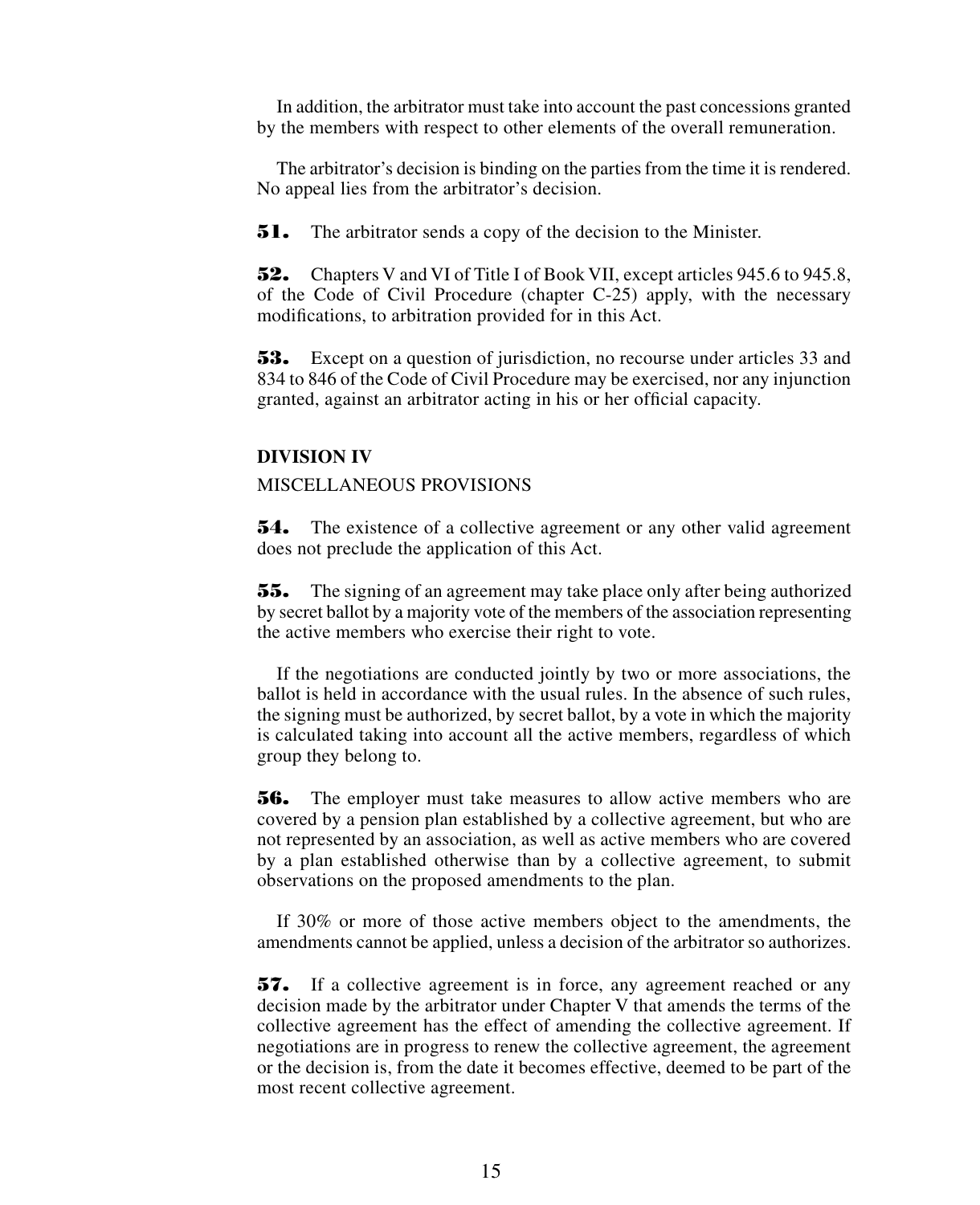58. When the rules set out in a pension plan before (*insert the date of introduction of this bill*) do not require that the amendments to the plan be negotiated with each association representing active members, the amendments to a pension plan to which this chapter applies are decided on by the authority that has the power to do so and under the conditions set out in the pension plan.

Divisions I to III of this chapter apply, with the necessary modifications. The amendments decided on in accordance with the rules set out in the pension plan are considered to be an agreement made under this chapter.

59. As soon as an agreement that provides for amending the automatic indexation formula of the retired members' pension is entered into or as soon as a decision is rendered by an arbitrator under this chapter, the pension committee must notify each retired member and each beneficiary in writing that the automatic indexation of their pension is amended from the date of the agreement or the arbitrator's decision.

Such a notice replaces the notice required under section 26 of the Supplemental Pension Plans Act with respect to retired members. A copy of the notice must be sent to the Board with the application to register the amendment to the pension plan resulting from the agreement or the arbitrator's decision.

**60.** To make possible an amendment to restructure a pension plan that does not have to be restructured under section 17, the employer must take measures to allow active members who are covered by a pension plan established by a collective agreement, but who are not represented by an association, as well as active members who are covered by a plan established otherwise than by a collective agreement, to submit observations. If 30% or more of those members object to the amendment, it cannot be applied.

When an amendment referred to in the first paragraph is established under a collective agreement, section 55 applies with respect to active members represented by an association.

If the active members do not agree to the amendment regarding the sharing of contributions and the establishment of the contribution to the stabilization fund before 1 January 2018, the rules set out in the first paragraph of section 9 and the second paragraph of section 12 apply.

# **CHAPTER VI**

### REGISTRATION OF AMENDMENTS

**61.** The provisions of every pension plan must be amended to set out:

- (1) the rules governing the sharing of contributions;
- (2) the rate of the contribution to the stabilization fund; and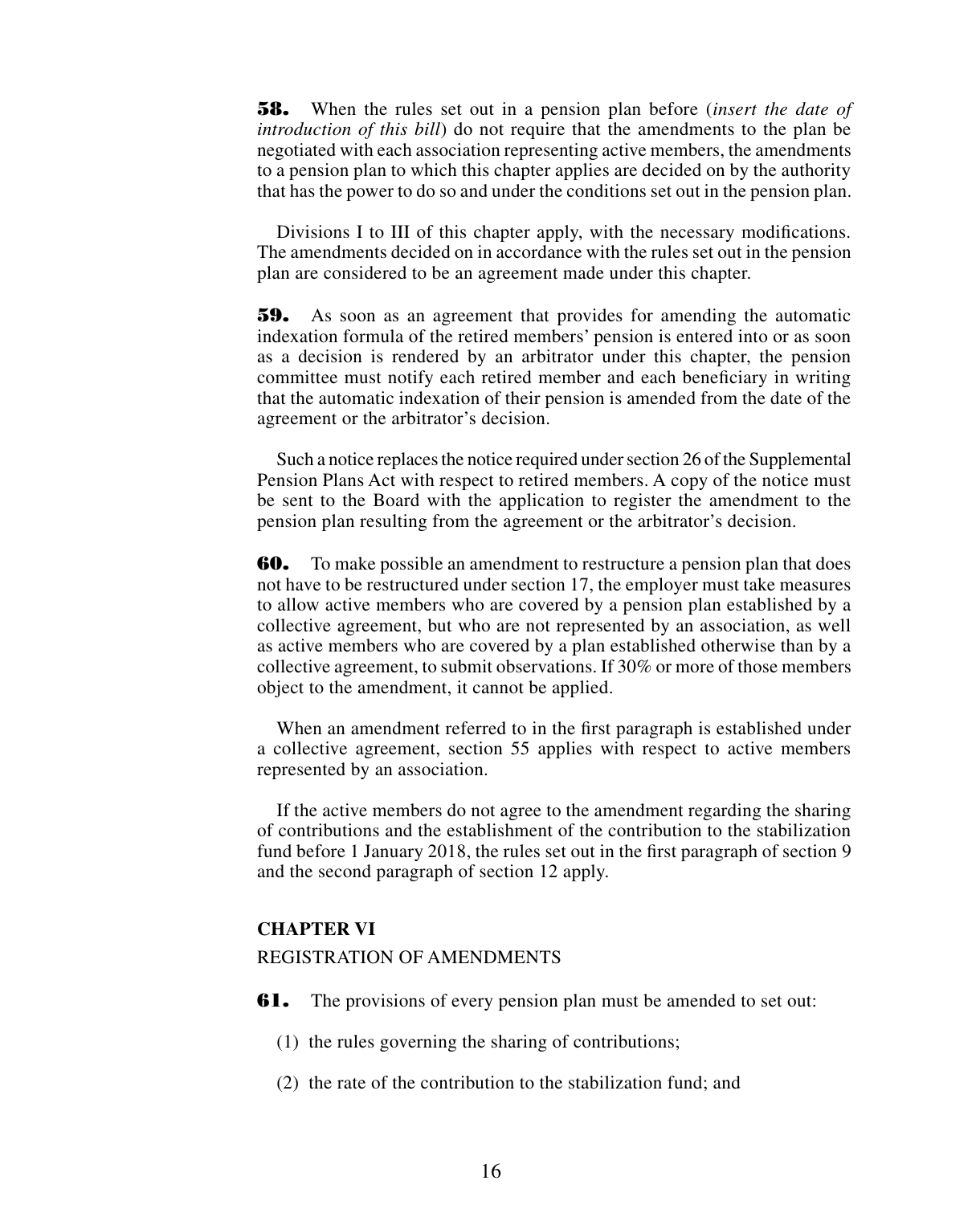(3) any benefits that have been amended.

**62.** The amendments resulting from the restructuring of a pension plan described in section 17 must be communicated to the Board as soon as a notice of agreement is sent to the Minister under the first paragraph of section 34 or as soon as an arbitrator's decision is sent to the Minister under section 51. The amendments to a pension plan not described in section 17 must be submitted to the Board not later than 31 January 2018.

**63.** The application to register the amendments must be filed with a complete actuarial valuation of the pension plan as at 31 December 2014 that takes the amendments to the plan into account.

The actuarial valuation must be established in accordance with the rules set out in section 5. However, the demographic assumption with respect to retirement may be adjusted to take the amendments to the pension plan into account.

**64.** If the Board is unable to register an amendment to the plan because of its non-compliance with this Act or the Supplemental Pension Plans Act, the Board must inform the pension committee.

If the amendment results from an agreement under Chapter V, the pension committee notifies the parties to the agreement of the Board's decision and asks them to amend the agreement within 30 days. If the parties fail to come to an agreement, the Minister appoints an arbitrator whose name appears on the list drawn up under the first paragraph of section 42. The arbitrator must render a decision within three months after being seized of the matter. The second and third paragraphs of section 42 and sections 45, 48 to 51 and 53 apply.

If the amendment results from an arbitrator's decision under Chapter V, the pension committee notifies the arbitrator that rendered the decision of the Board's decision and asks the arbitrator to amend his or her decision within 30 days.

# **CHAPTER VII**

### AMENDING PROVISIONS

# SUPPLEMENTAL PENSION PLANS ACT

**65.** The Supplemental Pension Plans Act (chapter R-15.1) is amended by inserting the following division after section 90: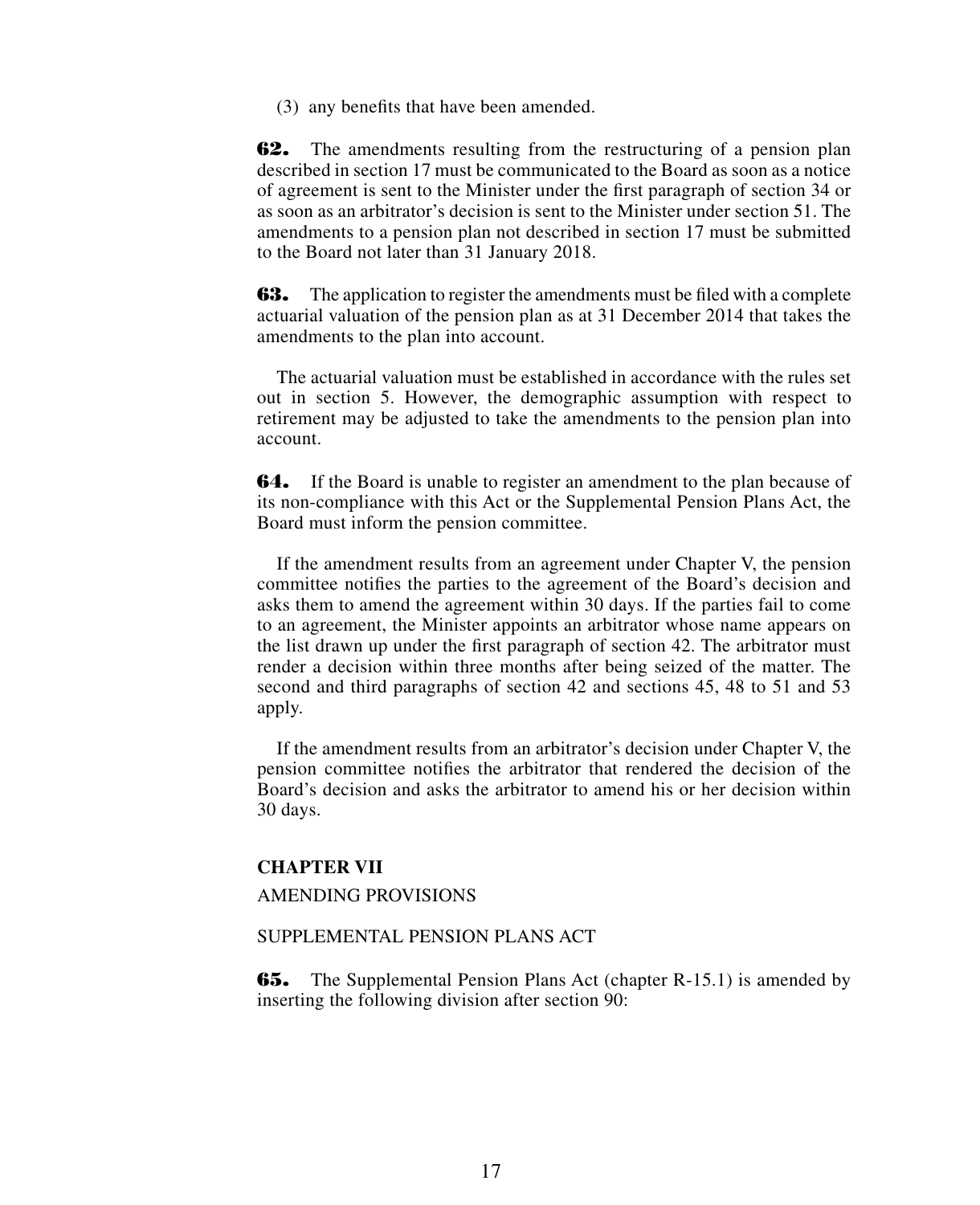#### "**DIVISION III.1**

### "VARIABLE BENEFITS

**"90.1.** A pension plan that includes defined-contribution provisions may provide that a member who ceases to be an active member or, upon the death of such a member, the member's spouse may elect to receive variable benefits from the funds in his or her accounts under the defined-contribution provisions, on the conditions and within the time prescribed by regulation."

**66.** Section 237 of the Act is amended by inserting "and the variable benefits" provided for in section 90.1" after "67.2" in the first paragraph.

67. Section 244 of the Act is amended by inserting the following subparagraph after subparagraph 3.1 of the first paragraph:

 $(3.1.1)$  determine, for the purposes of section 90.1, the conditions and time limits applicable to the payment of the variable benefits;".

# **CHAPTER VIII**

### MISCELLANEOUS, TRANSITIONAL AND FINAL PROVISIONS

**68.** In the case of a pension plan that must be restructured under section 17, if the pension committee was instructed to reduce the monthly payments due by 50% before (*insert the date of introduction of this bill*) under section 39.2 of the Regulation respecting the funding of pension plans of the municipal and university sectors (chapter R-15.1, r. 2), the funding relief measure set out in that section is extended until the date of the agreement or the arbitrator's decision under Chapter V, but not later than 31 December 2017.

In the case of a pension plan that does not have to be restructured under section 17 and in order for the funding relief measure referred to in the first paragraph to apply, the employer must post, in a conspicuous place within the establishment and in an area usually frequented by the active members, a notice indicating that the parties that have the power to amend the plan have agreed to restructure the benefits of the active members for service prior to 1 January 2015 and service subsequent to 31 December 2014 and that, consequently, the funding relief measure set out in section 39.2 of the Regulation respecting the funding of pension plans of the municipal and university sectors continues to apply until the date of the agreement on the amendments, but not later than 31 December 2017.

The provisions of the Regulation apply with the necessary modifications.

The pension committee must inform the Board as soon as the funding relief measure referred to in the first paragraph ceases to apply before 31 December 2017.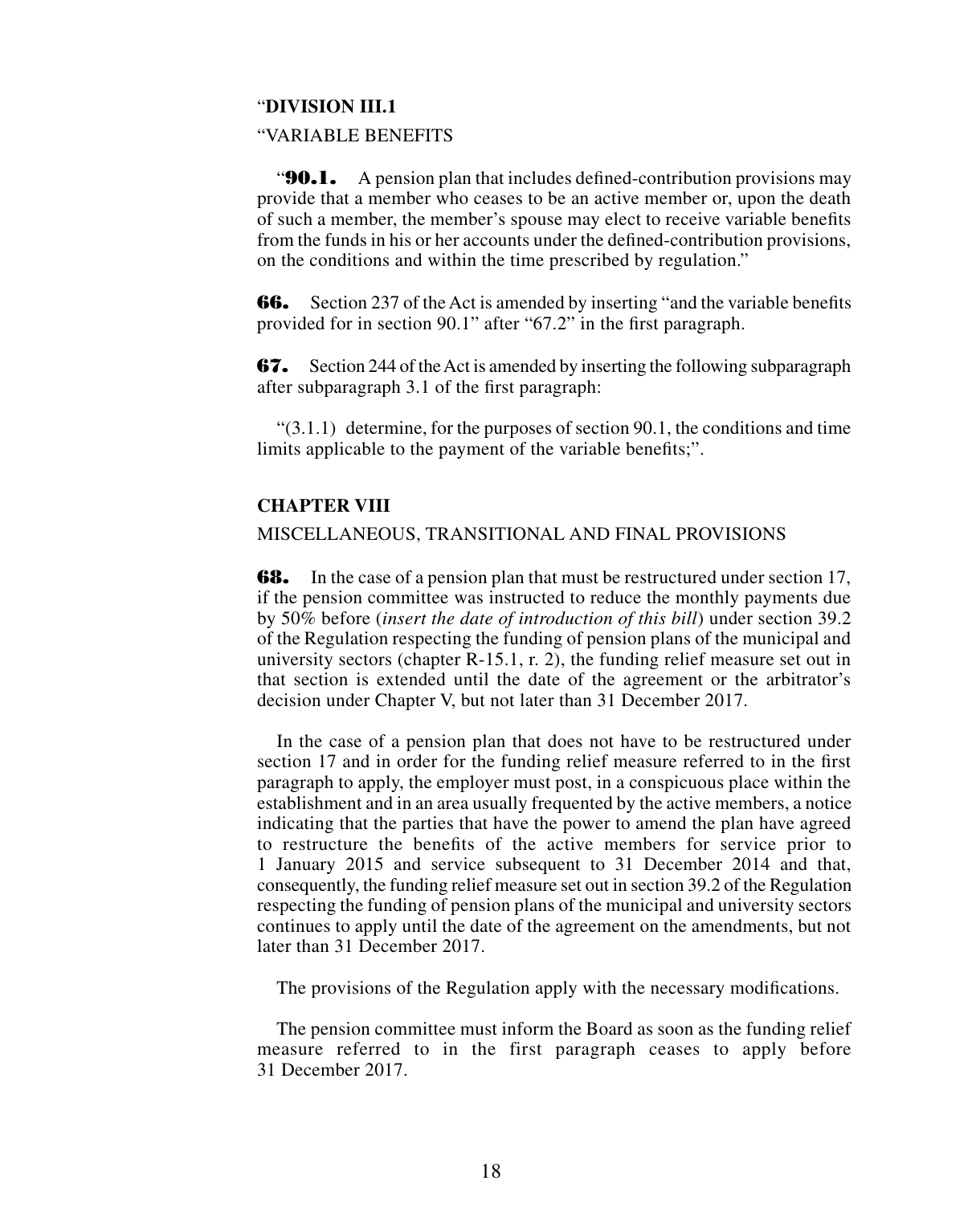69. Only the provisions of a pension plan that concern the appropriation of the plan's surplus assets and are effective before (*insert the date of introduction of this bill*) are to be taken into account for the reimbursement, under the first paragraph and subparagraph 1 of the fifth paragraph of section 28, of the debts contracted by the pension plan toward the employer.

70. For the purposes of this Act, members and beneficiaries who began receiving a pension during the period beginning after 31 December 2014 and ending before (*insert the date of introduction of this bill*) and members who entered into a retirement agreement with their employer before the latter date providing for the payment of their pension within 12 months after that date are considered members who are retired on 31 December 2014.

Active members who entered into a phased departure agreement with their employer before (*insert the date of introduction of this bill*), that has a maximum term of five years after the latter date and provides for the reduction of their work time by at least 20% for the duration of the agreement and their retirement at the end of the agreement are also considered members who are retired on 31 December 2014.

However, members referred to in subparagraph 2 of the first paragraph of section 67.3 of the Supplemental Pension Plans Act (chapter R-15.1) who, on that date, are receiving phased retirement benefits under subdivision 0.1 of Division III of Chapter VI of that Act are not considered retired members at 31 December 2014 unless the agreement to that effect entered into with the employer before (*insert the date of introduction of this bill*) includes the conditions set out in the second paragraph.

71. A member's benefits that were transferred or refunded before (*insert the date of introduction of this bill*) or for which an application for transfer was filed before that date are established without taking the pension plan's restructuring measures into account.

Likewise, the death benefit provided for in section 86 of the Supplemental Pension Plans Act to which the spouse or successors of a deceased member are entitled before (*insert the date of introduction of this bill*) must be established without taking the pension plan's restructuring measures into account.

72. When sections 17 and 23 apply, only part of the benefits the payment of which began on or after (*insert the date of introduction of this bill*) may be paid by the pension committee during the restructuring period.

Subject to the first paragraph of section 71, when sections 17 and 23 apply, only part of the member's benefits that were paid on or after (*insert the date of introduction of this bill*) and of the death benefits to which the spouse or successors of a member deceased on or after (*insert the date of introduction of this bill*) may be paid by the pension plan during the restructuring period.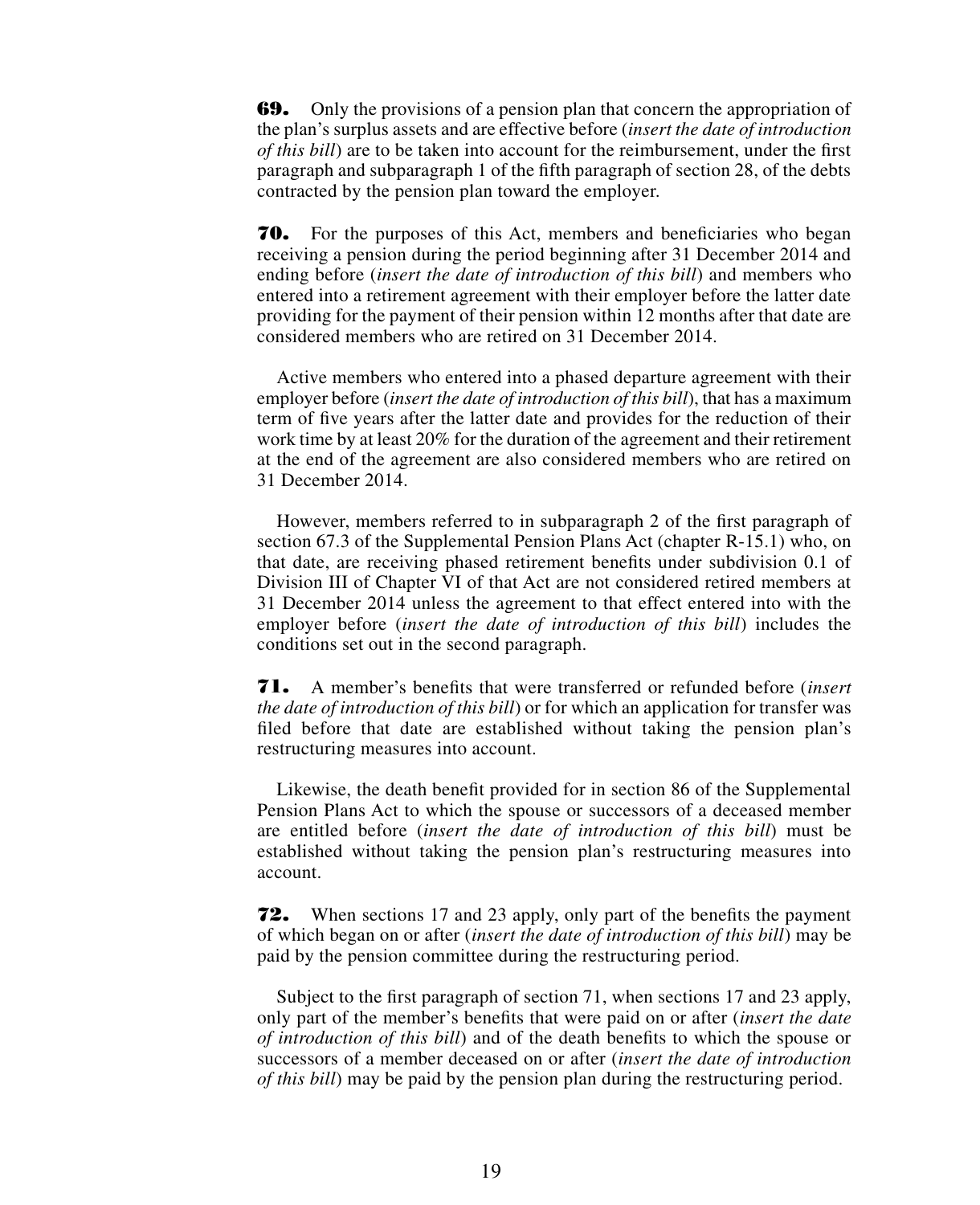73. Contributions paid into the pension plan by the employer and active members and established in the actuarial valuation referred to in section 4 are deemed to have been validly paid despite the pension plan restructuring measures that apply from 1 January 2015.

74. Contributions paid by the employer in addition to the contributions required under the Supplemental Pension Plans Act for service subsequent to 31 December 2014 are not taken into consideration in the sharing of total contributions under section 9.

75. When a stabilization fund is established in a pension plan under section 38.6 of the Regulation respecting the funding of pension plans of the municipal and university sectors, the stabilization fund referred to in section 12 is deemed to be established. The provisions of this Act apply with respect to the fund from 1 January 2018 or from any earlier date agreed on by the employer and active members.

Service prior to the establishment of the fund is deemed to be the service prior to the plan for the purposes of this Act.

76. The indexation of pensions paid after 31 December 2014 to members who are retired on that date and until the date of an agreement or an arbitrator's decision under Chapter V, using the indexation formula set out in the pension plan before an amendment to the plan under the first paragraph of section 19, is deemed to have been validly paid.

77. This Act does not prohibit the sharing, by the employer and the active members, of the deficiencies identified in an actuarial valuation subsequent to 31 December 2014 for service prior to 1 January 2015 in a maximum proportion of 50% for the active members.

78. Any redemption of service on or after 1 January 2015 that is entirely paid by the member must be revised by the pension committee following the date of the agreement or the arbitrator's decision under Chapter V in order to ensure that the member benefits from the conditions set at the time of the transaction. The same applies to any agreement for a transfer of service entered into during the same period.

The first paragraph also applies when the benefits of active members are amended under section 23.

79. Any new pension plan established by an employer referred to in the second paragraph of section 1 must comply with Division II of Chapter II.

80. Any pension plan that is the object of a division or merger under Chapter XII of the Supplemental Pension Plans Act is subject to this Act.

81. The Board may issue technical directives relating to the administration of this Act.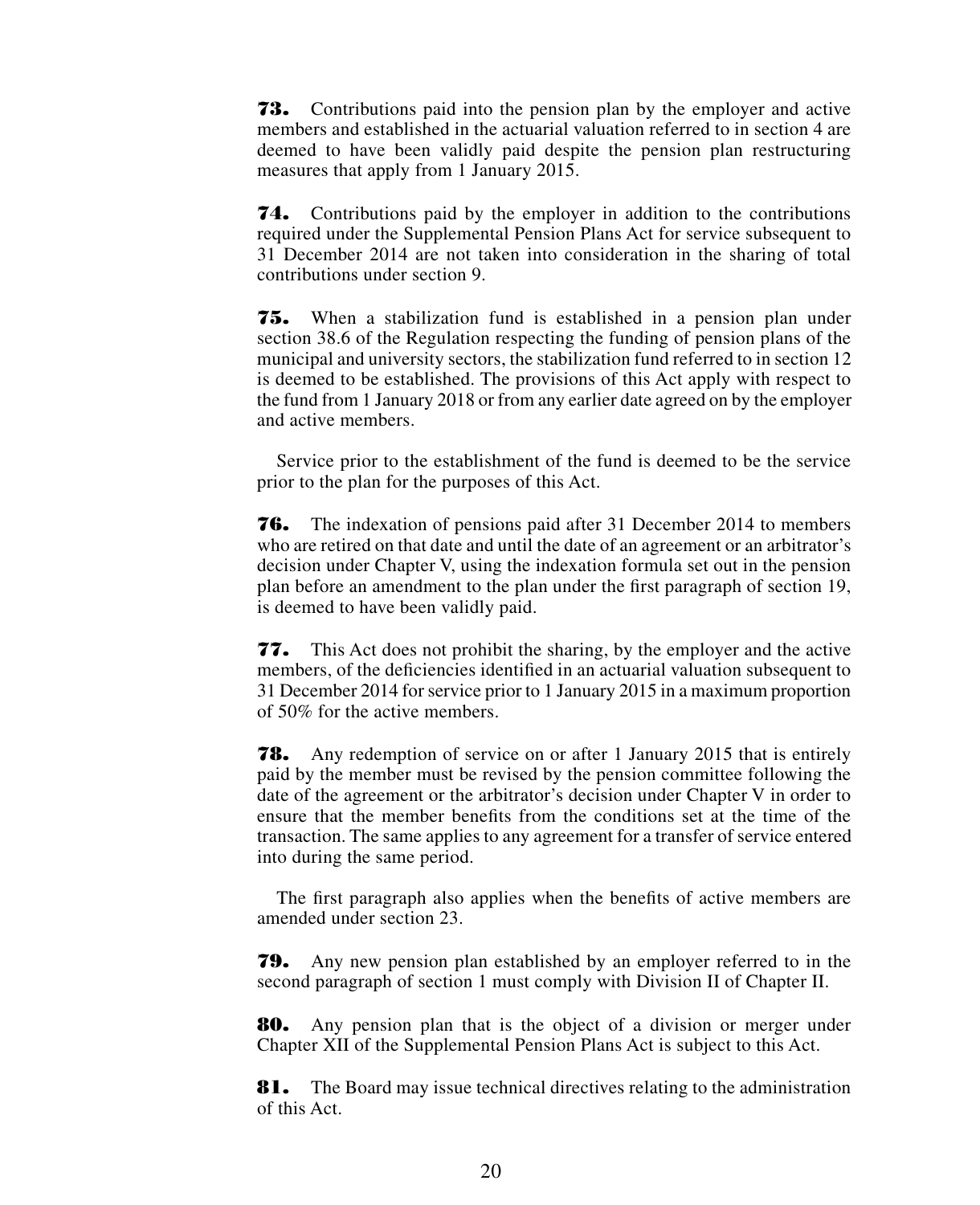82. For the exercise of the functions assigned to it under this Act, the Board may, in addition to the other powers conferred on it by this Act, the Act respecting the Québec Pension Plan (chapter R-9) and the Supplemental Pension Plans Act, require any document or information it considers necessary for the purposes of this Act from a pension committee or an employer.

In addition, sections 183 to 193, 246, 247 and 248 of the Supplemental Pension Plans Act apply to this Act, with the necessary modifications.

83. When a pension plan's fiscal year ends on a date other than 31 December, an actuarial valuation under section 4 is required.

Despite section 142 of the Supplemental Pension Plans Act, the amortization period for the portion of the technical actuarial funding deficiency assumed by the employer under section 21 may expire on a date other than the date corresponding to the end of the fiscal year of the pension plan.

**84.** The report on the actuarial valuation required under section 4 is deemed to be the report mentioned in section 8 of the Regulation respecting the funding of pension plans of the municipal and university sectors, when such a report on a complete actuarial valuation of the plan as at 31 December 2014 is required. If the latter report was sent to the Board, an amended version of that report must be sent to the Board not later than 31 December 2015.

85. In a case of failure to produce the report required under section 4 and the amended report provided for in section 84, fees equal to 20% of the fees calculated in the manner prescribed by section 13.0.1 of the Regulation respecting supplemental pension plans (chapter R-15.1, r. 6), taking into account the number of members and beneficiaries indicated in the annual information statement for the last fiscal year of the plan ended on the date of the actuarial valuation, must be paid to the Board for each full month of delay, up to the amount of those fees.

86. For the calculation of the technical deficiency, the value of the amortization payments yet to be paid by the employer with respect to the technical actuarial funding deficiency to be assumed by the employer under section 21 must be included, for the purposes of actuarial valuations subsequent to 31 December 2014, in the general account.

87. This Act applies despite any provision to the contrary.

**88.** The minister responsible for the administration of the Supplemental Pension Plans Act is responsible for the administration of this Act.

89. This Act comes into force on (*insert the date of assent to this Act*).